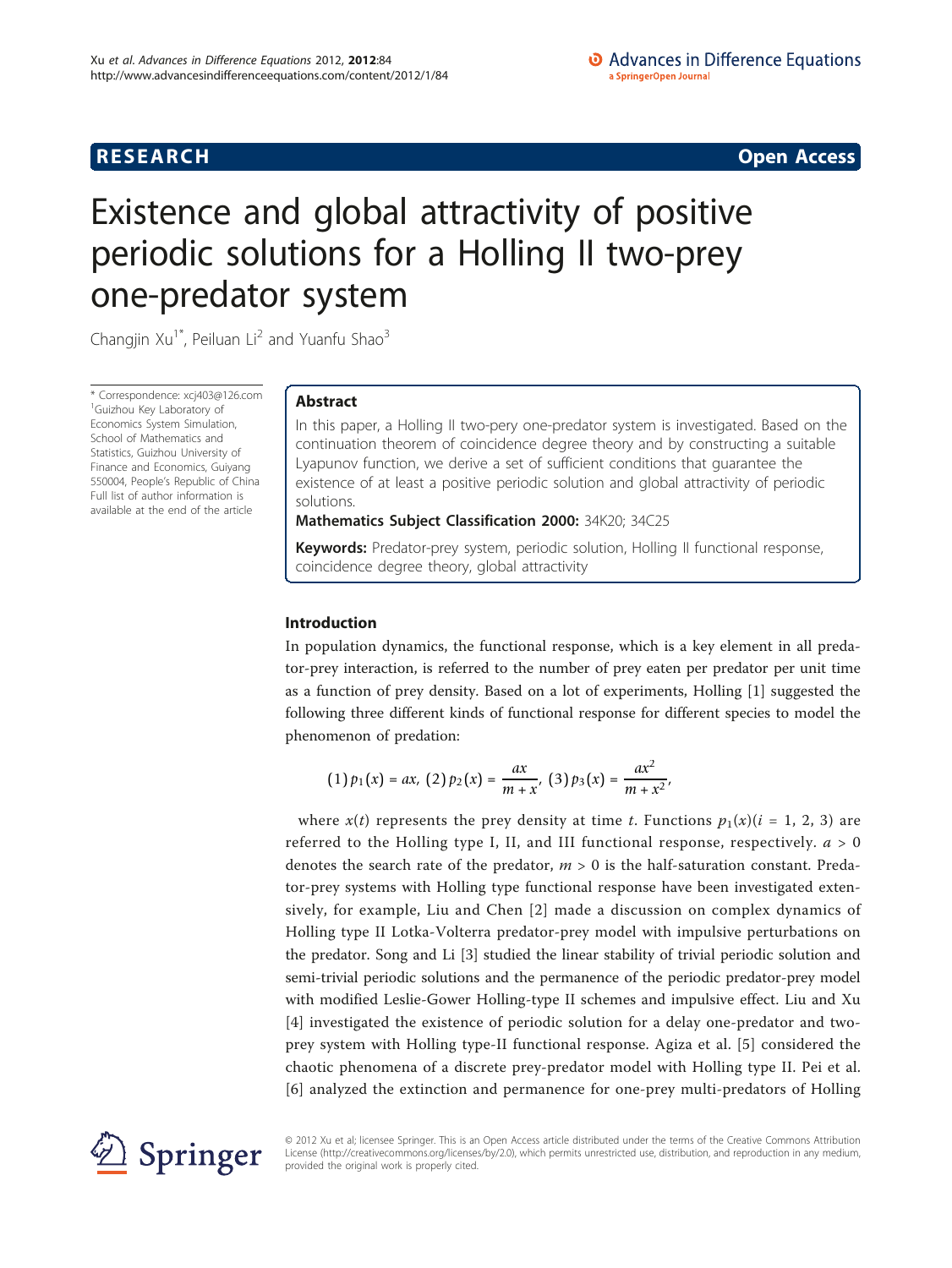type II function response system with impulsive biological control. For more knowledge about this theme, one can see [[7-18](#page-12-0)].

In 2007, Song and Li [\[19](#page-12-0)] had considered the dynamical behaviors of the following Holling II two-prey one predator system with impulsive effect

$$
\begin{cases}\n\dot{x}_1(t) = x_1(t) \left[ b_1 - x_1(t) - \alpha x_2(t) - \frac{\eta z(t)}{1 + \omega_1 x_1(t)}, \frac{\eta z(t)}{1 + \omega_2 x_2(t)} \right], \\
\dot{x}_2(t) = x_2(t) \left[ b_2 - \beta x_1(t) - x_2(t) - \frac{\eta z(t)}{1 + \omega_2 x_2(t)} \right], \\
\dot{z}(t) = z(t) \left[ -b_3 + \frac{d\eta x_1(t)}{1 + \omega_1 x_1(t)} + \frac{d\eta x_2(t)}{1 + \omega_2 x_2(t)} \right], \\
\Delta x_1(t) = -p_1 x_1(t), \\
\Delta x_1(t) = -p_2 x_2(t), \\
\Delta z(t) = 0,\n\end{cases}
$$
\n(1)

where  $x_i(t)$  (i = 1, 2) is the population size of prey (pest) species and  $z(t)$  is the population size of predator (natural enemies) species,  $b_i > 0$  (i = 1, 2, 3) are intrinsic rates of increase or decrease,  $\alpha > 0$  and  $\beta > 0$  are parameters representing competitive effects between two prey,  $\eta > 0$  and  $\mu > 0$ ,  $\frac{\eta x_1(t)}{1 + \omega_1 x_1(t)}$  and  $\frac{\mu x_2(t)}{1 + \omega_2 x_2(t)}$  are the Holling type II functional responses,  $d > 0$  is the rate of conversing prey into predator.  $\Delta x_i(t) = x_i(t^+) - x_i(t)$ ,  $i = 1, 2, \Delta z(t) = z(t^+)$ - $z(t)$ , T is the period of the impulse for predator in order to eradicate both target pests, protect non-target pest (or harmless insect) from extinction and drive target pest to extinction, or control target pests at acceptably low level to prevent an increasing pest populations from causing an economic loss.  $n \in z^*$ ,  $z^* = \{1, 2, ..., g\}$  $pi > 0(i = 1, 2)$  is the proportionality constant which represents the rate of mortality due to the applied pesticide.  $q > 0$  is the number of predators released each time. We note that any biological or environmental parameters are naturally subject to fluctuation in time. It is necessary and important to consider models with periodic ecological parameters Thus, the assumption of periodicity of the parameters is a way of incorporating the periodicity of the environment. Furthermore, for simplification, we assume that there is no pulse in system. Based on the point of view, system (1) can be modified as the form:

$$
\begin{cases}\n\dot{x}_1(t) = x_1(t) \left[ b_1(t) - x_1(t) - \alpha(t)x_2(t) - \frac{\eta(t)z(t)}{1+\omega_1(t)x_1(t)} \right], \\
\dot{x}_2(t) = x_2(t) \left[ b_2(t) - \beta(t)x_1(t) - x_2(t) - \frac{\eta(t)z(t)}{1+\omega_2(t)x_2(t)} \right], \\
\dot{z}(t) = z(t) \left[ -b_3(t) + \frac{d(t)\eta(t)x_1(t)}{1+\omega_1(t)x_1(t)} + \frac{d(t)\mu(t)x_2(t)}{1+\omega_2(t)x_2(t)} \right].\n\end{cases}
$$
\n(2)

Here we give the initial conditions as follows

 $x_i(0) = \varphi_i(0) > 0$   $(i = 1, 2), z(0) = \varphi_3(0) > 0.$  (3)

Throughout the paper, we always assume that

(H1) For any  $t \in R$ ,  $b_i(t)(i = 1, 2, 3)$ ,  $\omega_i(t)(j = 1, 2)$ ,  $\alpha(t)$ ,  $\beta(t)$ ,  $\eta(t)$ ,  $\mu(t)$ ,  $d(t)$  are all non-negative continuous  $\omega$  periodic functions, i.e.,  $b_i(t + \omega) = b_i(t)(i = 1, 2, 3)$ ,  $\omega_i(t + \omega)$  $\omega$ ) =  $\omega_i(t)$ (j = 1, 2),  $\alpha(t + \omega) = \alpha(t)$ ,  $\beta(t + \omega) = \beta(t)$ ,  $\eta(t + \omega) = \eta(t)$ ,  $\mu(t + \omega) = \mu(t)$ , d  $(t + \omega) = d(t)$ .

The principle object of this article is to find a set of sufficient conditions that guarantee the existence of at least a positive periodic solution and global attractivity of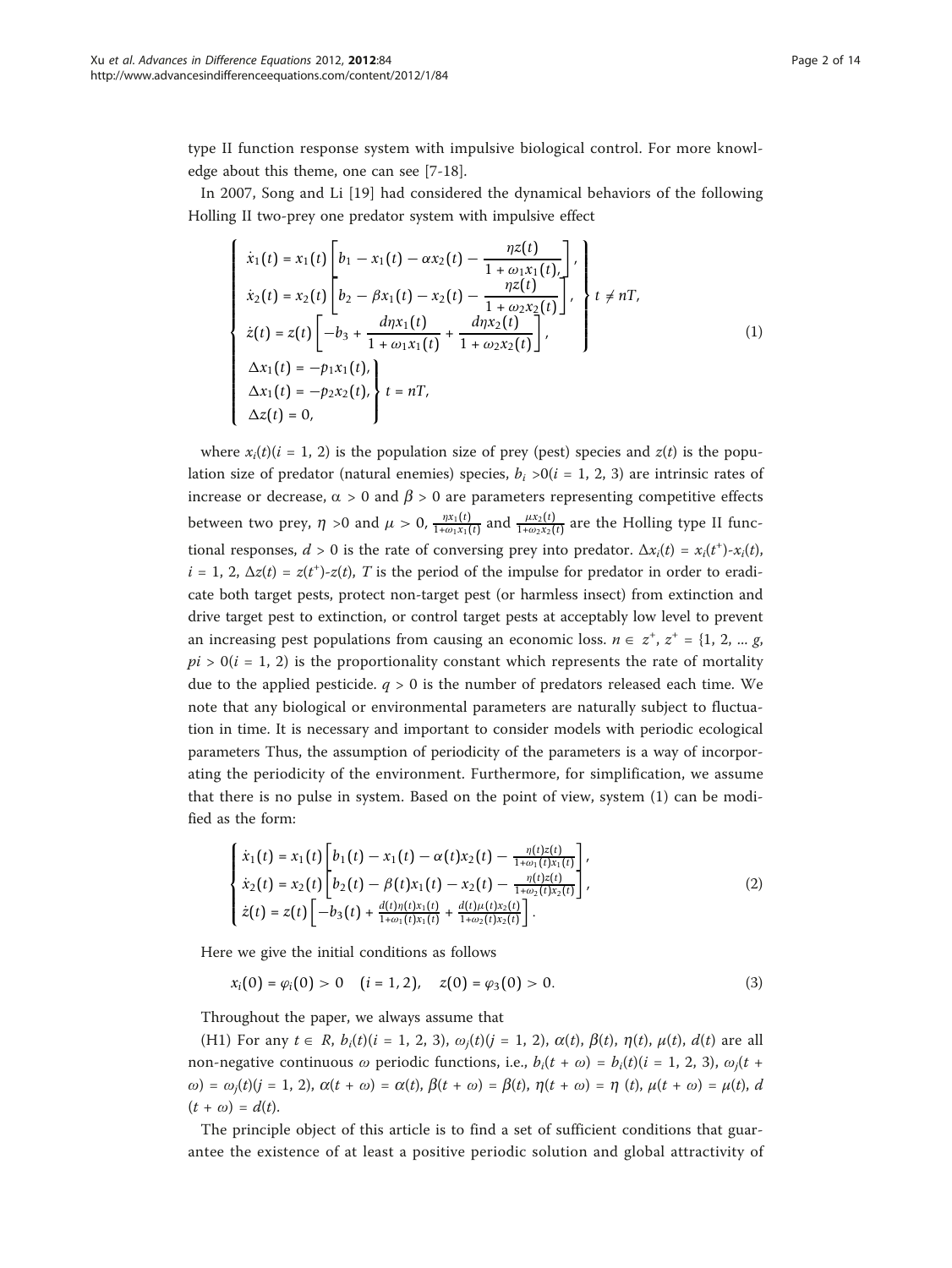periodic solutions for system  $(2)-(3)$ . There are some papers which deal with this topic [[13,](#page-12-0)[20](#page-13-0)-[25\]](#page-13-0).

The paper is organized as follows: In Section "Basic lemma", we introduce some basic Lemmas. In Section "Existence of positive periodic solutions", sufficient conditions are established for the existence of positive periodic solutions of system (2)-(3). In Section "Uniqueness and global attractivity", by means of suitable Lyapunov functionals, a set of sufficient conditions are derived for the uniqueness and global attractivity of positive periodic solutions of system (2)-(3).

# Basic lemma

In order to explore the existence of positive periodic solutions of  $(2)-(3)$  and for the reader's convenience, we shall first summarize below a few concepts and results without proof, borrowing from [\[11\]](#page-12-0).

Let X, Y be normed vector spaces,  $L : Dom L \in X \rightarrow Y$  is a linear mapping,  $N : X \rightarrow Y$ is a continuous mapping. The mapping L will be called a Fredholm mapping of index zero if dimKerL = codimImL < + $\infty$  and ImL is closed in Y. If L is a Fredholm mapping of index zero and there exist continuous projectors  $P : X \to X$  and  $Q : Y \to Y$  such that ImP = KerL, ImL = KerQ = Im(I - Q), it follows that  $L|DomL \cap KerP : (I - P)X \rightarrow ImL$  is invertible. We denote the inverse of that map by  $K_P$ . If  $\Omega$  is an open bounded subset of X, the mapping N will be called L-compact on  $\overline{\Omega}$  if  $QN(\overline{\Omega})$  is bounded and  $K_P(I-Q)N : \overline{\Omega} \to X$  is compact. Since ImQ is isomorphic to KerL, there exist isomorphisms  $J: \text{Im}Q \rightarrow \text{Ker}L$ .

**Lemma 1.** ([\[11](#page-12-0)] Continuation Theorem) Let L be a Fredholm mapping of index zero and let N be L-compact on  $\overline{\Omega}$ . Suppose

(a) for each  $\lambda \in (0, 1)$ , every solution x of  $Lx = \lambda Nx$  is such that  $x \notin \partial \Omega$ ;

(b)  $QNx \neq 0$  for each  $x \in KerL \cap \partial \Omega$ , and deg{JQN,  $\Omega \cap KerL$ ,  $0 \} \neq 0$ , then the equation Lx = Nx has at least one solution lying in  $DomL \cap \overline{\Omega}$ .

**Lemma 2.**  $R_+^3 = \{((x_1(t), x_2(t), z(t))^T \in R^3 | x_1(t) > 0, x_2(t) > 0, z(t) > 0\}$ is positive invariant with respect to system (2)-(3).

Proof. In fact,

$$
\begin{cases} \dot{x}_1(t) = \varphi_1(0) \exp \left\{ \int_0^t \left[ b_1(s) - x_1(s) - \alpha(s) x_2(s) - \frac{\eta(s) z(s)}{1 + \omega_1(s) x_1(s)} \right] ds \right\}, \\ \dot{x}_2(t) = \varphi_2(0) \exp \left\{ \int_0^t \left[ b_2(s) - \alpha(s) x_1(s) - x_2(s) - \frac{\eta(s) z(s)}{1 + \omega_2(s) x_2(s)} \right] ds \right\}, \\ \dot{z}(t) = \varphi_2(0) \exp \left\{ \int_0^t \left[ -b_3(s) + \frac{d(s) \eta(s) x_1(s)}{1 + \omega_1(s) x_1(s)} + \frac{d(s) \mu(s) x_2(s)}{1 + \omega_2(s) x_2(s)} \right] ds \right\}. \end{cases}
$$

Obviously, the conclusion follows.

### Existence of positive periodic solutions

For convenience and simplicity in the following discussion, we always use the notations below throughout the paper:

$$
\bar{g}=\frac{1}{\omega}\int\limits_0^\omega g(t)\mathrm{d} t,\quad g^L=\min_{t\in[0,\omega]}g(t),\quad g^M=\max_{t\in[0,\omega]}g(t),
$$

where  $g(t)$  is an  $\omega$  continuous periodic function. In the following, we will ready to state and prove our result.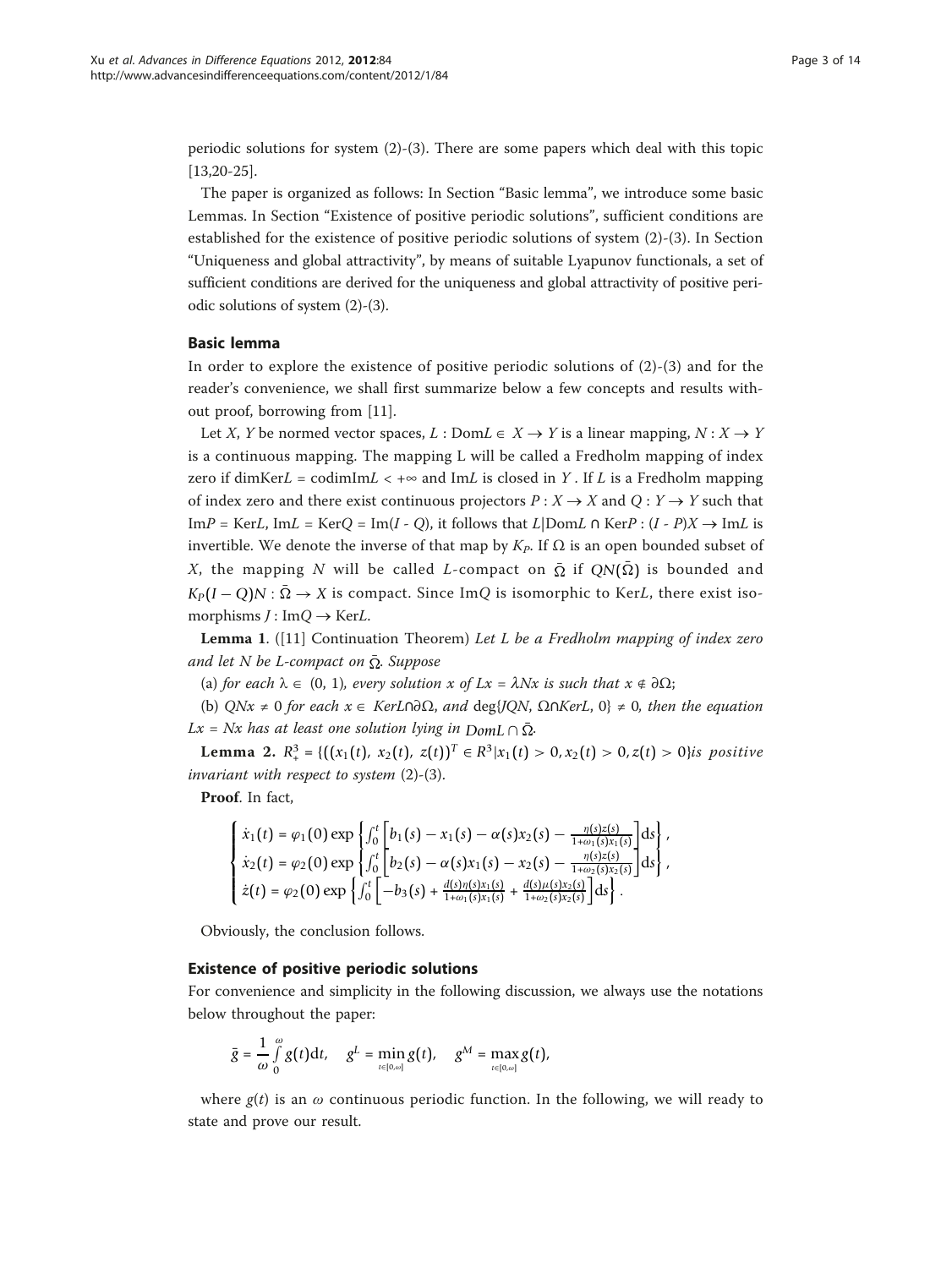**Theorem 1.** Let  $K_1$ ,  $K_2$ ,  $K_4$  and  $K_5$  are defined by (19), (23), (32) and (36), respectively. In addition to (H1), if the following conditions (H2) and (H3)

$$
\begin{aligned} \text{(H2)} \quad b_1 > \max\left\{\exp\{-K_1\} + \bar{\alpha} \exp\{-K_2\}, \exp\{K_1\} + \bar{\alpha} \exp\{K_2\}, \right. \\ \quad &\exp\{-K_5\} + \bar{\alpha} \exp\{-K_4\}, \exp\{K_5\} + \bar{\alpha} \exp\{K_4\} \}, \end{aligned}
$$

(H3) 
$$
b_3^M > \max \{ d^M \eta^M \exp\{K_1\}, d^M \mu^M \exp\{K_4\} \}
$$

hold, then system  $(2)-(1.3)$  has at least one  $\omega$  periodic solution. **Proof.** Since solutions of (2)-(3) remain positive for all  $t \ge 0$ , we let

$$
u_1(t) = \ln[x_1(t)], \quad u_2(t) = \ln[x_2(t)], \quad u_3(t) = \ln[z(t)]. \tag{4}
$$

Substituting (4) into (2), we obtain

$$
\begin{cases}\n\dot{u}_1(t) = b_1(t) - \exp\{u_1(t)\} - \alpha(t) \exp\{u_2(t)\} - \frac{\eta(t) \exp\{u_3(t)\}}{1 + \omega_1(t) \exp\{u_1(t)\}}, \\
\dot{u}_2(t) = b_2(t) - \beta(t) \exp\{u_1(t)\} - \exp\{u_2(t)\} - \frac{\mu_1(t) \exp\{u_3(t)\}}{1 + \omega_2(t) \exp\{u_2(t)\}}, \\
\dot{u}_3(t) = -b_3(t) + \frac{d(t)\eta(t) \exp\{u_1(t)\}}{1 + \omega_1(t) \exp\{u_1(t)\}} + \frac{d(t)\mu(t) \exp\{u_2(t)\}}{1 + \omega_2(t) \exp\{u_2(t)\}}.\n\end{cases} \tag{5}
$$

It is easy to see that if system (5) has one  $\omega$  periodic solution  $(u_1^*(t), u_2^*(t), u_3^*(t))^T$ , then  $(x_1(t), x_2(t), y(t))^T = (\exp\{u_1(t)\}, \exp\{u_2(t)\}, \exp\{u_3(t)\})^T$  is a positive solution of system (2). Therefore, to complete the proof, it suffices to show that system (5) has at least one  $\omega$  periodic solution.

Let  $X = Z = u(t) = \{(u_1(t), u_2(t), u_3(t))^\top | u(t) \in C(R, R^3), u(t + \omega) = u(t)\}\)$ , and define  $||u|| = ||(u_1(t); u_2(t), u_3(t))^T|| = \max_{t \in [0,\omega]} |u_1(t)| + \max_{t \in [0,\omega]} |u_2(t)| + \max_{t \in [0,\omega]} |u_3(t)|$ (t)]. Then X and Z are Banach spaces when they are endowed with the norm  $|| \cdot ||$ . Let  $L : Dom L \in X \rightarrow Z$  and  $N : X \rightarrow Z$  be the following:

$$
Nu = \begin{pmatrix} Lu = \dot{u}(t), \\ b_1(t) - \exp\{u_1(t)\} - \alpha(t) \exp\{u_2(t)\} - \frac{\eta(t) \exp\{u_3(t)\}}{1 + \omega_1(t) \exp\{u_1(t)\}} \\ b_2(t) - \beta(t) \exp\{u_1(t)\} - \exp\{u_2(t)\} - \frac{\mu_1(t) \exp\{u_3(t)\}}{1 + \omega_2(t) \exp\{u_2(t)\}} \\ -b_3(t) + \frac{d(t)\eta(t) \exp\{u_1(t)\}}{1 + \omega_1(t) \exp\{u_1(t)\}} + \frac{d(t)\mu(t) \exp\{u_2(t)\}}{1 + \omega_2(t) \exp\{u_2(t)\}} \end{pmatrix}
$$
(6)

Define continuous projective operators  $P$  and  $Q$ :

$$
Pu = \frac{1}{\omega} \int\limits_{0}^{\omega} u(t) \mathrm{d}t, \quad Qu = \frac{1}{\omega} \int\limits_{0}^{\omega} u(t) \mathrm{d}t, \ u \in X, \ u \in Z.
$$

We can see that  $KerL = {u ∈ X | u = h ∈ R<sup>3</sup>}, ImL = {u ∈ Z| ∫<sup>ω</sup>}$  $\int_0^{\pi} u(t)dt = 0$  is closed in X and dim(KerL) = 3 = codim(ImL), then it follows that L is a Fredholm mapping of index zero. Moreover, it is easy to check that

$$
QNu = \begin{pmatrix} \frac{1}{\omega} \int_0^{\omega} \left[ b_1(t) - \exp\{u_1(t)\} - \alpha(t) \exp\{u_2(t)\} - \frac{\eta(t) \exp\{u_3(t)\}}{1 + \omega_1(t) \exp\{u_1(t)\}} \right] dt \\ \frac{1}{\omega} \int_0^{\omega} \left[ b_2(t) - \beta(t) \exp\{u_1(t)\} - \exp\{u_2(t)\} - \frac{\mu_1(t) \exp\{u_3(t)\}}{1 + \omega_2(t) \exp\{u_2(t)\}} \right] dt \\ \frac{1}{\omega} \int_0^{\omega} \left[ -b_3(t) + \frac{d(t)\eta(t) \exp\{u_1(t)\}}{1 + \omega_1(t) \exp\{u_1(t)\}} + \frac{d(t)\mu(t) \exp\{u_2(t)\}}{1 + \omega_2(t) \exp\{u_2(t)\}} \right] dt \end{pmatrix}
$$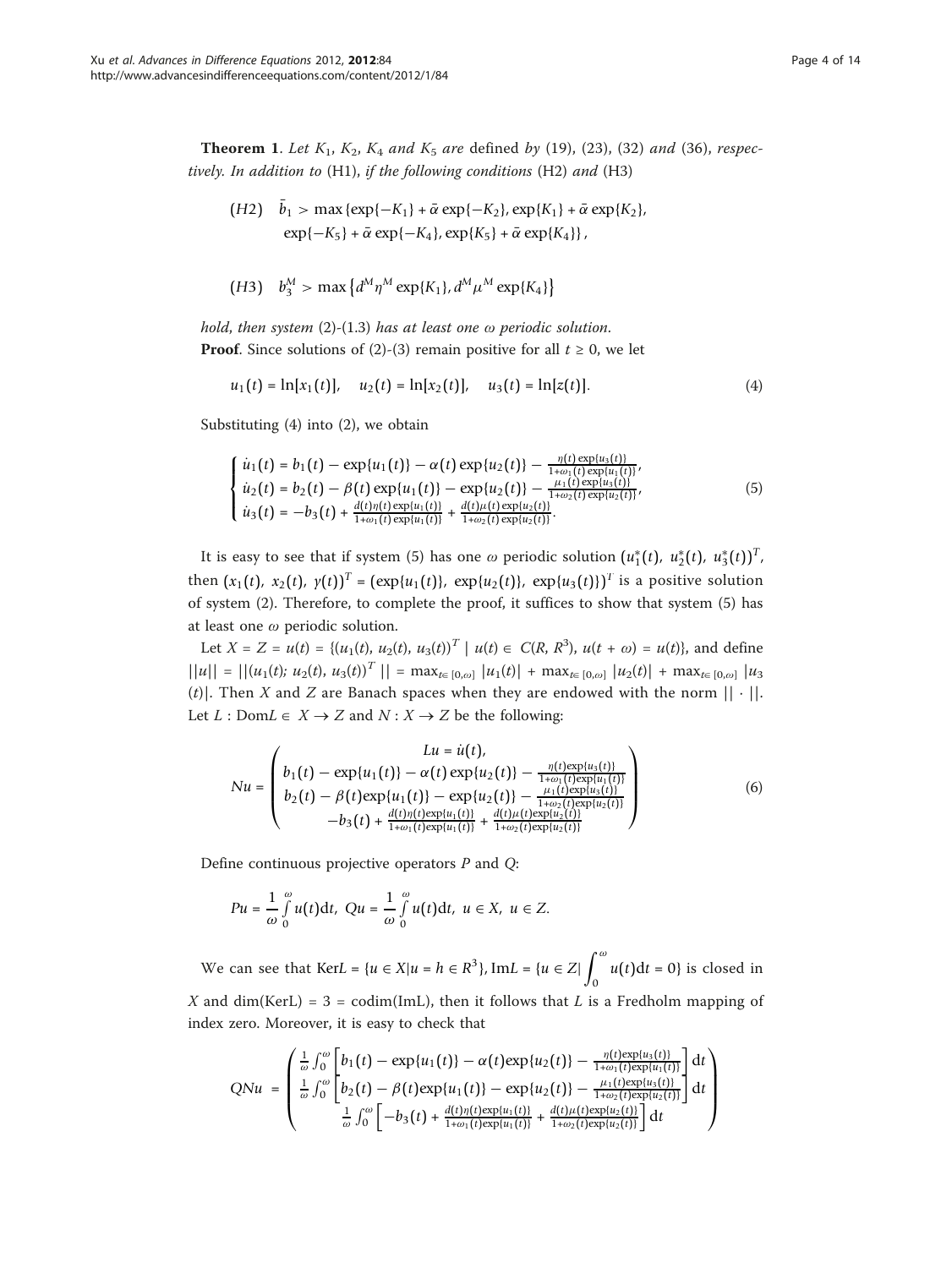$$
K_{P}(I-Q)Nu = \begin{pmatrix} \int_{0}^{t} \left[ b_{1}(s) - \exp\{u_{1}(s)\} - \alpha(s) \exp\{u_{2}(s)\} - \frac{n(s) \exp\{u_{3}(s)\}}{1 + \omega_{1}(s) \exp\{u_{1}(s)\}} \right] ds \\ \int_{0}^{t} \left[ -b_{3}(s) + \frac{d(s)\eta(s) \exp\{u_{1}(s)\} + d(s) \exp\{u_{2}(s)\}}{1 + \omega_{2}(s) \exp\{u_{2}(s)\}} \right] ds \\ \int_{0}^{t} \left[ -b_{3}(s) + \frac{d(s)\eta(s) \exp\{u_{1}(s)\} + d(s) \exp\{u_{2}(s)\}}{1 + \omega_{2}(s) \exp\{u_{2}(s)\}} \right] ds \\ - \begin{pmatrix} \frac{1}{\omega} \int_{0}^{\omega} \int_{0}^{t} \left[ b_{1}(s) - \exp\{u_{1}(s)\} - \alpha(s) \exp\{u_{2}(s)\} - \frac{n(s) \exp\{u_{3}(s)\}}{1 + \omega_{1}(s) \exp\{u_{1}(s)\}} \right] ds dt \\ \frac{1}{\omega} \int_{0}^{\omega} \int_{0}^{t} \left[ b_{2}(s) - \beta(s) \exp\{u_{1}(s)\} - \exp\{u_{2}(s)\} - \frac{\mu_{1}(s) \exp\{u_{3}(s)\}}{1 + \omega_{1}(s) \exp\{u_{2}(s)\}} \right] ds dt \\ \frac{1}{\omega} \int_{0}^{\omega} \int_{0}^{t} \left[ -b_{3}(s) + \frac{d(s)\eta(s) \exp\{u_{1}(s)\} + d(s) \mu_{3}(s) \exp\{u_{2}(s)\}}{1 + \omega_{2}(s) \exp\{u_{2}(s)\}} \right] ds dt \\ \frac{1}{\omega} \int_{0}^{\omega} \left[ b_{1}(s) - \exp\{u_{1}(s)\} - \alpha(s) \exp\{u_{2}(s)\} - \frac{n(s) \exp\{u_{2}(s)\}}{1 + \omega_{2}(s) \exp\{u_{2}(s)\}} \right] ds dt \\ \frac{1}{\omega} \left( \frac{t}{\omega} - \frac{1}{2} \right) \int_{0}^{\omega} \left[ b_{2}(s) - \beta(s) \exp\{u_{1}(s)\} - \exp\{u
$$

Obviously, QN and  $K_p$  (I - Q)N are continuous. Since X is a finite-dimensional Banach space, using the Ascoli-Arzela theorem, it is not difficult to show that  $\overline{K_P(I-Q)N(\bar{\Omega})}$  is compact for any open bounded set  $\Omega \subseteq X$ . Moreover,  $QN(\bar{\Omega})$  is bounded. Thus, N is L-compact on  $\overline{\Omega}$  with any open bounded set  $\Omega \subset X$ .

Now we are at the point to search for an appropriate open, bounded subset  $Ω$  for the application of the continuation theorem. Corresponding to the operator equation  $Lu = \lambda Nu$ ,  $\lambda \in (0, 1)$ , we have

$$
\begin{cases}\n\dot{u}_1(t) = \lambda \left[ b_1(t) - \exp\{u_1(t)\} - \alpha(t) \exp\{u_2(t)\} - \frac{\eta(t) \exp\{u_3(t)\}}{1 + \omega_1(t) \exp\{u_1(t)\}} \right], \\
\dot{u}_2(t) = \lambda \left[ b_2(t) - \beta(t) \exp\{u_1(t)\} - \exp\{u_2(t)\} - \frac{\mu_1(t) \exp\{u_3(t)\}}{1 + \omega_2(t) \exp\{u_2(t)\}} \right], \\
\dot{u}_3(t) = \lambda \left[ -b_3(t) + \frac{d(t)\eta(t) \exp\{u_1(t)\}}{1 + \omega_1(t) \exp\{u_1(t)\}} + \frac{d(t)\mu(t) \exp\{u_2(t)\}}{1 + \omega_2(t) \exp\{u_2(t)\}} \right].\n\end{cases} \tag{8}
$$

Suppose that  $u(t)=(u_1(t), u_2(t), u_3(t))^T \in X$  is an arbitrary solution of system (8) for a certain  $\lambda \in (0, 1)$ , integrating both sides of (8) over the interval  $[0, \omega]$  with respect to  $t$ , we obtain

$$
\begin{cases}\n\int_{0}^{\omega} \left[ \exp\{u_{1}(t)\} + \alpha(t) \exp\{u_{2}(t)\} + \frac{\eta(t) \exp\{u_{3}(t)\}}{1 + \omega_{1}(t) \exp\{u_{1}(t)\}} \right] dt = \bar{b}_{1} \omega, \\
\int_{0}^{\omega} \left[ \beta(t) \exp\{u_{1}(t)\} + \exp\{u_{2}(t)\} + \frac{\mu(t) \exp\{u_{3}(t)\}}{1 + \omega_{2}(t) \exp\{u_{2}(t)\}} \right] dt = \bar{b}_{2} \omega, \\
\int_{0}^{\omega} \left[ \frac{d(t)\eta(t) \exp\{u_{1}(t)\}}{1 + \omega_{1}(t) \exp\{u_{1}(t)\}} + \frac{d(t)\mu(t) \exp\{u_{2}(t)\}}{1 + \omega_{2}(t) \exp\{u_{2}(t)\}} \right] dt = \bar{b}_{3} \omega.\n\end{cases} \tag{9}
$$

In view of (8) and (9), we have

$$
\int_{0}^{\omega} |\dot{u}_{1}(t)|dt = \lambda \int_{0}^{\omega} \left| b_{1}(t) - \exp\{u_{1}(t)\} - \alpha(t) \exp\{u_{2}(t)\} - \frac{\eta(t) \exp\{u_{3}(t)\}}{1 + \omega_{1}(t) \exp\{u_{1}(t)\}} \right| dt
$$
\n
$$
\leq \int_{0}^{\omega} b_{1}(t)dt + \int_{0}^{\omega} \left[ \exp\{u_{1}(t)\} + \alpha(t) \exp\{u_{2}(t)\} + \frac{\eta(t) \exp\{u_{3}(t)\}}{1 + \omega_{1}(t) \exp\{u_{1}(t)\}} \right] dt \qquad (10)
$$
\n
$$
= 2 \int_{0}^{\omega} b_{1}(t)dt = 2\bar{b}_{1}\omega,
$$
\n
$$
\int_{0}^{\omega} |\dot{u}_{2}(t)|dt = \lambda \int_{0}^{\omega} \left| b_{2}(t) - \beta(t) \exp\{u_{1}(t)\} - \exp\{u_{2}(t)\} - \frac{\mu_{1}(t) \exp\{u_{3}(t)\}}{1 + \omega_{2}(t) \exp\{u_{2}(t)\}} \right| dt
$$
\n
$$
\leq \int_{0}^{\omega} b_{1}(t)dt + \int_{0}^{\omega} \left[ \beta(t) \exp\{u_{1}(t)\} + \exp\{u_{2}(t)\} + \frac{\mu_{1}(t) \exp\{u_{3}(t)\}}{1 + \omega_{2}(t) \exp\{u_{2}(t)\}} \right] dt \qquad (11)
$$
\n
$$
= 2 \int_{0}^{\omega} b_{2}(t)dt = 2\bar{b}_{2}\omega,
$$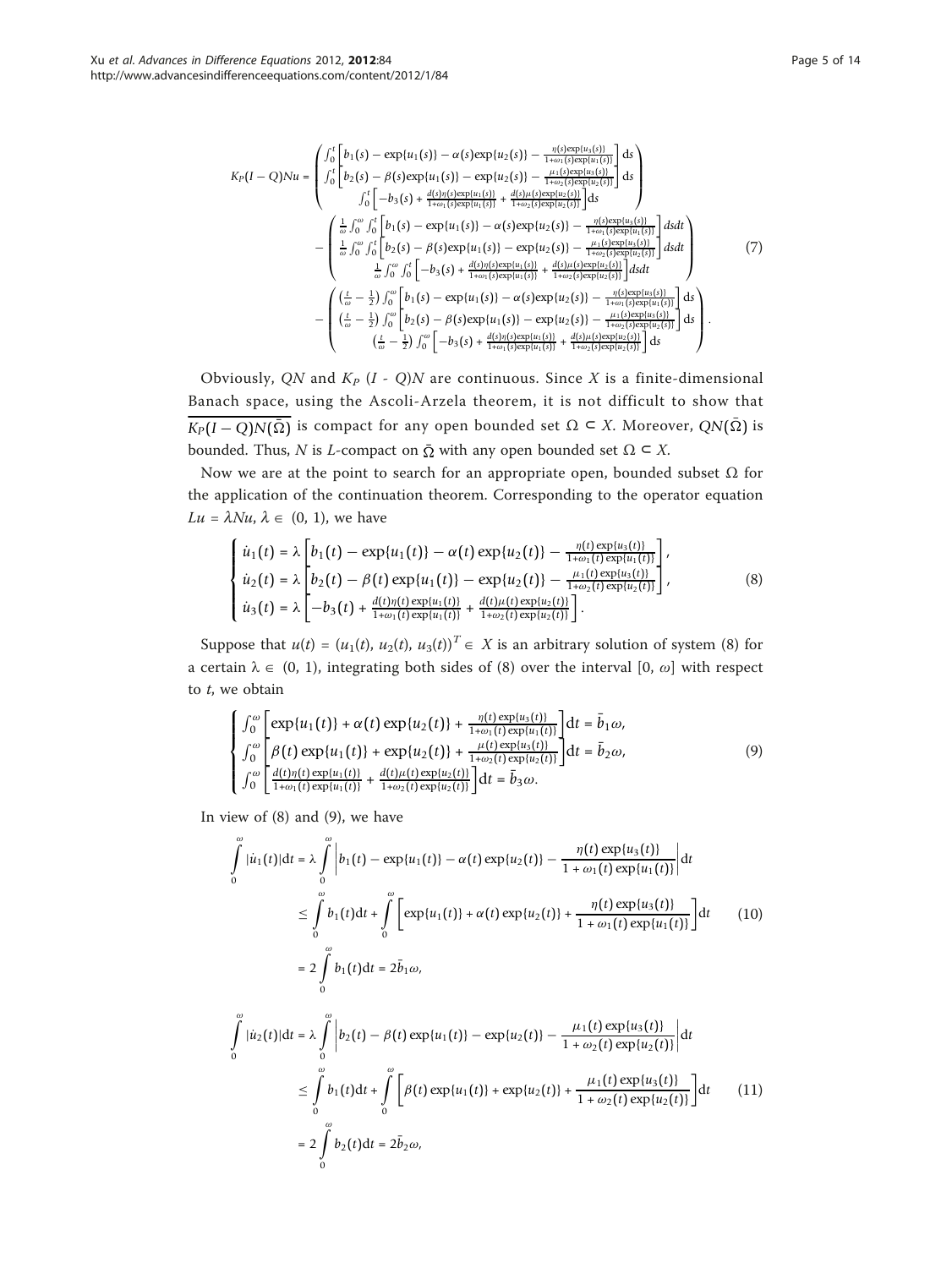$$
\int_{0}^{\omega} |\dot{u}_3(t)| dt = \lambda \int_{0}^{\omega} \left| -b_3(t) + \frac{d(t)\eta(t) \exp\{u_1(t)\}}{1 + \omega_1(t) \exp\{u_1(t)\}} + \frac{d(t)\mu(t) \exp\{u_2(t)\}}{1 + \omega_2(t) \exp\{u_2(t)\}} \right| dt
$$
  
\n
$$
\leq \int_{0}^{\omega} b_3(t) dt + \int_{0}^{\omega} \left[ \frac{d(t)\eta(t) \exp\{u_1(t)\}}{1 + \omega_1(t) \exp\{u_1(t)\}} + \frac{d(t)\mu(t) \exp\{u_2(t)\}}{1 + \omega_2(t) \exp\{u_2(t)\}} \right] dt
$$
(12)  
\n
$$
= 2 \int_{0}^{\omega} b_3(t) dt = 2\bar{b}_3 \omega.
$$

Since  $u = (u_1, u_2, u_3)^T \in X$ , then there exist  $\xi_i$ ,  $\eta_i \in [0, \omega]$  such that

$$
u_i\big(\xi_i\big)=\min_{t\in[0,\omega]}u_i\big(t\big),\ u_i\big(\eta_i\big)=\min_{t\in[0,\omega]}u_i\big(t\big),\ i=1,2.3.
$$

It is easy to see that  $u_i(\xi_i) = 0$ ,  $u_i(\eta_i) = 0$  (i = 1, 2, 3). From this and (8), we have

$$
\begin{cases}\nb_1(\xi_1) - \exp\{u_1(\xi_1)\} - \alpha(\xi_1) \exp\{u_2(\xi_1)\} - \frac{\eta(\xi_1) \exp\{u_3(\xi_1)\}}{1 + \omega_1(\xi_1) \exp\{u_1(\xi_1)\}} = 0, \\
b_2(\xi_2) - \beta(\xi_2) \exp\{u_1(\xi_2)\} - \exp\{u_2(\xi_2)\} - \frac{\mu_1(\xi_2) \exp\{u_3(\xi_2)\}}{1 + \omega_2(\xi_2) \exp\{u_2(\xi_2)\}} = 0, \\
-b_3(\xi_3) + \frac{d(\xi_3)\eta(\xi_3) \exp\{u_1(\xi_3)\}}{1 + \omega_1(\xi_3) \exp\{u_1(\xi_3)\}} + \frac{d(\xi_3)\mu(\xi_3) \exp\{u_2(\xi_3)\}}{1 + \omega_2(\xi_3) \exp\{u_2(\xi_3)\}} = 0\n\end{cases}
$$
\n(13)

and

$$
\begin{cases}\nb_1(\eta_1) - \exp\{u_1(\eta_1)\} - \alpha(\eta_1) \exp\{u_2(\eta_1)\} - \frac{\eta(\eta_1) \exp\{u_3(\eta_1)\}}{1 + \omega_1(\eta_1) \exp\{u_1(\eta_1)\}} = 0, \\
b_2(\eta_2) - \beta(\eta_2) \exp\{u_1(\eta_2)\} - \exp\{u_2(\eta_2)\} - \frac{\mu_1(\eta_2) \exp\{u_3(\eta_2)\}}{1 + \omega_2 \exp\{u_3(\eta_2)\}} = 0, \\
-b_3(\eta_3) + \frac{d(\eta_3)\eta(\eta_3) \exp\{u_1(\eta_3)\}}{1 + \omega_1(\eta_3) \exp\{u_1(\eta_3)\}} + \frac{d(\eta_3)\mu(\eta_3) \exp\{u_2(\eta_3)\}}{1 + \omega_2(\eta_3) \exp\{u_2(\eta_3)\}} = 0.\n\end{cases}
$$
\n(14)

It follows from the first and the second equation of (13) that

$$
\exp\{u_1(\xi_1)\} < b_1(\xi_1) = b_1^L, \ \exp\{(u_2(\xi_2))\} < b_2(\xi_2) = b_2^L
$$

which leads to

$$
u_1(\xi_1) < \ln[b_1^L], u_2(\xi_2) < \ln[b_2^L].\tag{15}
$$

In the sequel, we consider two cases.

**Case 1.** If  $u_1(\eta_1) \ge u_2(\eta_2)$ , then from the third equation of (14), we get

$$
b_3^M = b_3(\eta_3) < d(\eta_3)\eta(\eta_3) \exp\{u_1(\eta_3)\} + d(\eta_3)\eta(\eta_3) \exp\{u_2(\eta_3)\} \\
 \leq d^M \eta^M \exp\{u_1(\eta_1)\} + d^M \eta^M \exp\{u_1(\eta_1)\} \\
 = (d^M \eta^M + d^M \mu^M) \exp\{u_1(\eta_1)\}.
$$

Then we have

$$
u_1(\eta_1) > \ln\left[\frac{b_3^{\mathcal{M}}}{d^{\mathcal{M}}\eta^{\mathcal{M}} + d^{\mathcal{M}}\mu^{\mathcal{M}}}\right].
$$
\n(16)

By (10), (15) and (16), we can obtain

$$
u_1(t) \le u_1(\xi_1) + \int_0^{\omega} |\dot{u}_1(t)| dt \le \ln[b_1^L] + 2\bar{b}_1 \omega := B_1,
$$
\n(17)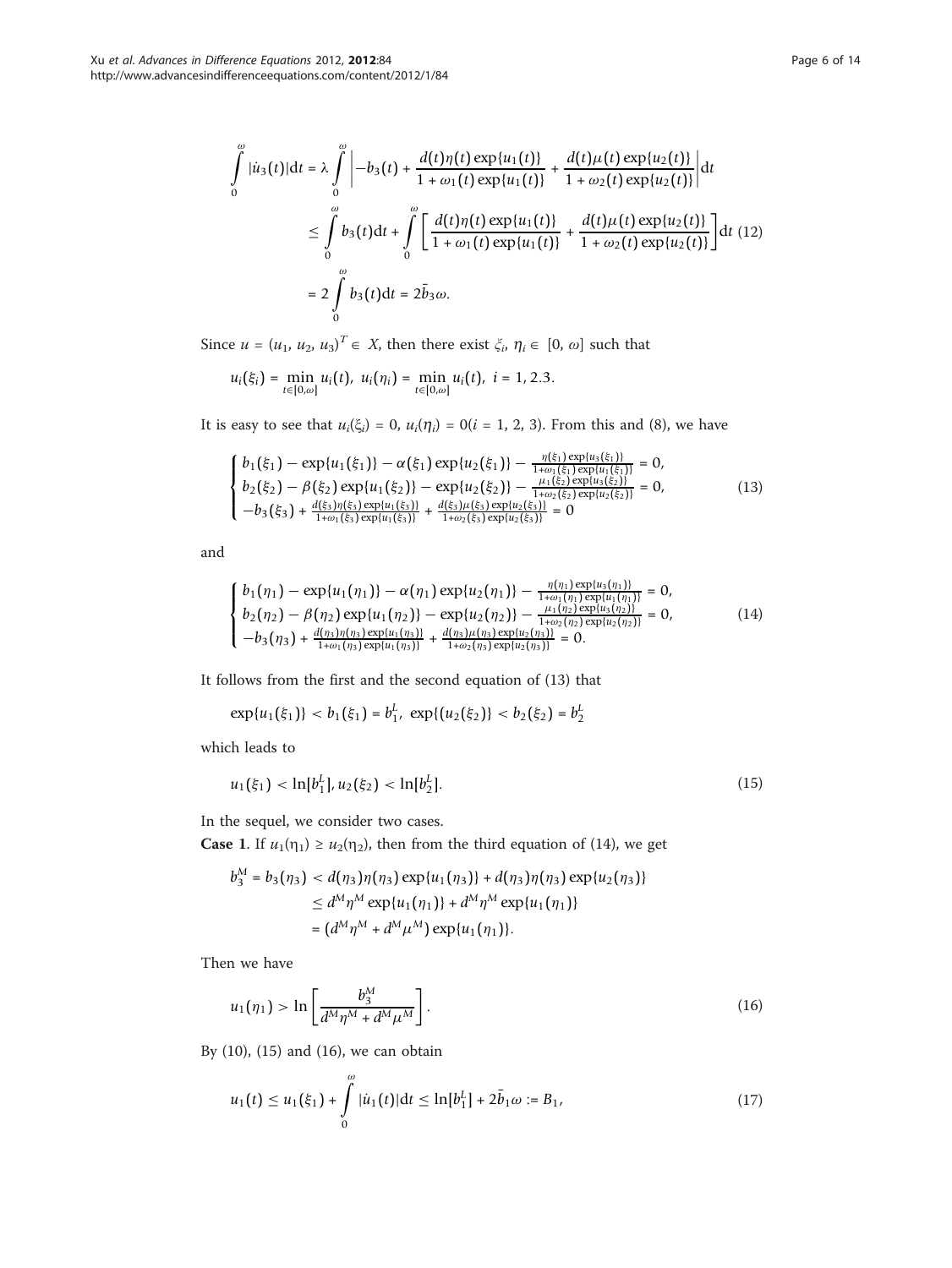$$
u_1(t) \ge u_1(\eta_1) - \int_0^{\omega} |\dot{u}_1(t)| dt \ge \ln \left[ \frac{b_3^M}{d^M \eta^M + d^M \mu^M} \right] - 2\bar{b}_1 \omega := B_2.
$$
 (18)

It follows from (17) and (18) that

$$
\max_{t \in [0,\omega]} |u_1(t)| \le \max\{|B_1|, |B_2|\} := K_1. \tag{19}
$$

From the third equation of (14), we derive

$$
b_3^M = b_3(\eta_3) < d(\eta_3)\eta(\eta_3) \exp\{u_1(\eta_3)\} + d(\eta_3)\eta(\eta_3) \exp\{u_2(\eta_3)\} \\
 \leq d^M \eta^M \exp\{K_1\} + d^M \eta^M \exp\{u_2(\eta_2)\}
$$

which leads to

$$
u_2(\eta_2) > \ln\left[\frac{b_3^M - d^M \eta^M \exp\{K_1\}}{d^M \mu^M}\right].
$$
\n(20)

In view of  $(11)$ ,  $(15)$  and  $(20)$ , we can obtain

$$
u_2(t) \le u_2(\xi_2) + \int_0^\omega |\dot{u}_2(t)| \mathrm{d}t \le \ln[b_2^L] + 2\bar{b}_2\omega := B_3,\tag{21}
$$

$$
u_2(t) \ge u_2(\eta_2) - \int_0^{\omega} |\dot{u}_2(t)| dt \ge \ln\left[\frac{b_3^M - d^M \eta^M \exp\{K_1\}}{d^M \mu^M}\right] - 2\bar{b}_2 \omega := B_4. \tag{22}
$$

It follows from (21) and (22) that

$$
\max_{t \in [0,\omega]} |u_2(t)| \le \max\{|B_3|, |B_4|\} := K_2. \tag{23}
$$

From the first equation of (9), we get

$$
\int_{0}^{\omega} \left[ \exp\{-K_{1}\} + \alpha(t) \exp\{-K_{2}\} + \frac{\eta(t) \exp\{u_{3}(\xi_{3})\}}{1 + \omega_{1}^{M} \exp\{-K_{1}\}} \right] dt < \bar{b}_{1}\omega,
$$
  

$$
\int_{0}^{\omega} \left[ \exp\{K_{1}\} + \alpha(t) \exp\{K_{2}\} + \eta(t) \exp\{u_{3}(\eta_{3})\} \right] dt > \bar{b}_{1}\omega,
$$

which reduces to

$$
\exp\{-K_1\} + \bar{\alpha} \exp\{-K_2\} + \frac{\bar{\eta} \exp\{u_3(\xi_3)\}}{1 + \omega_1^M \exp\{-K_1\}} < \bar{b}_1,
$$
  
\n
$$
\exp\{K_1\} + \bar{\alpha} \exp\{K_2\} + \bar{\eta} \exp\{u_3(\eta_3)\} > \bar{b}_1.
$$

Therefore, we have

$$
u_3(\xi_3) < \ln\left[\frac{(\bar{b}_1 - \exp\{-K_1\} - \bar{\alpha} \exp\{-K_2\}) (1 + \omega_1^M \exp\{-K_1\})}{\bar{\eta}}\right],\tag{24}
$$

$$
u_3(\eta_3) > \ln\left[\frac{\bar{b}_1 - \exp\{K_1\} - \bar{\alpha} \exp\{K_2\}}{\bar{\eta}}\right].
$$
 (25)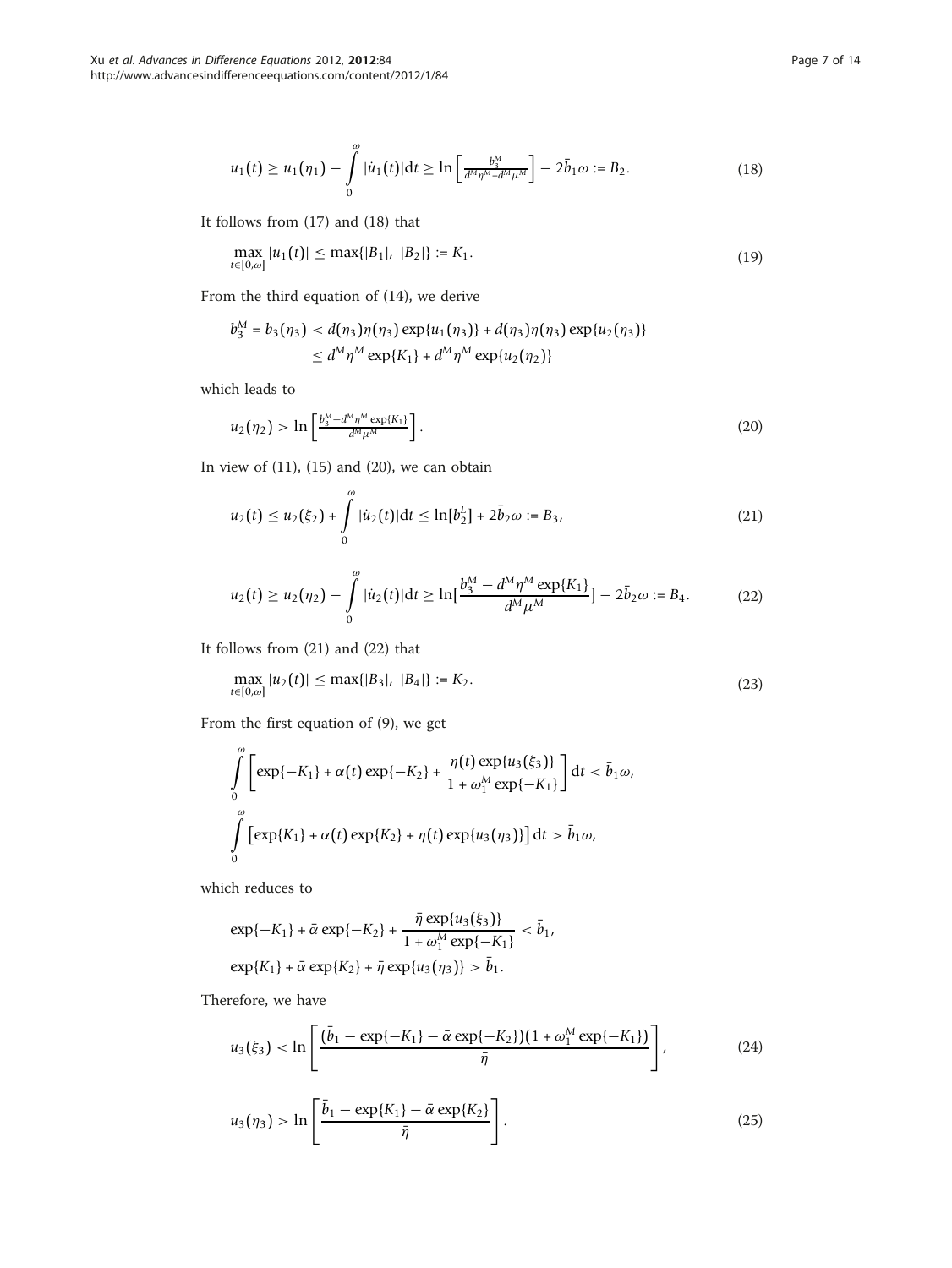By (3.9), (24) and (25), we can obtain

$$
u_3(t) \le u_3(\xi_3) + \int_0^{\omega} |u_3(t)| dt \le \ln \left[ \frac{(\bar{b}_1 - \exp\{-K_1\} - \bar{\alpha} \exp\{-K_2\}) (1 + \omega_1^M \exp\{-K_1\})}{\bar{\eta}} \right] \tag{26}
$$
  
+  $2\bar{b}_3\omega := B_5$ ,

$$
u_3(t) \ge u_3(\eta_3) + \int\limits_0^{\omega} |\dot{u}_3(t)| dt \ge \ln\left[\frac{(\bar{b}_1 - \exp\{K_1\} - \bar{\alpha} \exp\{-K_2\})}{\bar{\eta}}\right] - 2\bar{b}_3\omega := B_6. \tag{27}
$$

It follows from (26) and (27) that

$$
\max_{t \in [0,\omega]} |u_3(t)| \le \max\{|B_5|, |B_6|\} := K_3. \tag{28}
$$

**Case 2.** If  $u_1(\eta_1) \langle u_2(\eta_2) \rangle$ , then from the third equation of (14), we get

$$
b_3^M = b_3(\eta_3) < d(\eta_3)\eta(\eta_3) \exp\{u_1(\eta_3)\} + d(\eta_3)\eta(\eta_3) \exp\{u_2(\eta_3)\} \\
&< d^M \eta^M \exp\{u_1(\eta_1)\} + d^M \eta^M \exp\{u_2(\eta_2)\} \\
&= (d^M \eta^M + d^M \mu^M) \exp\{u_2(\eta_2)\}.
$$

Then we have

$$
u_2(\eta_2) > \ln\left[\frac{b_3^M}{d^M \eta^M + d^M \mu^M}\right].
$$
\n(29)

By (11), (15) and (29), we can obtain

$$
u_2(t) \le u_2(\xi_2) + \int_0^\omega |\dot{u}_2(t)| dt \le \ln[b_2^L] + 2\bar{b}_2 \omega := B_7,
$$
\n(30)

$$
u_2(t) \ge u_2(\eta_2) - \int_0^{\omega} |\dot{u}_2(t)| dt \ge \ln \left[ \frac{b_3^M}{d^M \eta^M + d^M \mu^M} \right] - 2\bar{b}_2 \omega := B_8. \tag{31}
$$

It follows from (30) and (31) that

$$
\max_{t \in [0,\omega]} |u_2(t)| \le \max\{|B_7|, |B_8|\} := K_4. \tag{32}
$$

From the third equation of (14), we derive

$$
b_3^M = b_3(\eta_3) < d(\eta_3)\eta(\eta_3) \exp\{u_1(\eta_3)\} + d(\eta_3)\eta(\eta_3) \exp\{u_2(\eta_3)\}\
$$
  
 
$$
\leq d^M \eta^M \exp\{u_1(\eta_1)\} + d^M \eta^M \exp\{K_4\}
$$

which leads to

$$
u_1(\eta_1) > \ln \left[ \frac{b_3^M - d^M \eta^M \exp\{K_4\}}{d^M \mu^M} \right].
$$
 (33)

In view of  $(10)$ ,  $(15)$  and  $(33)$ , we can obtain

$$
u_1(t) \le u_1(\xi_1) + \int_0^{\omega} |\dot{u}_1(t)| dt \le \ln[b_1^L] + 2\bar{b}_1 \omega := B_9,
$$
\n(34)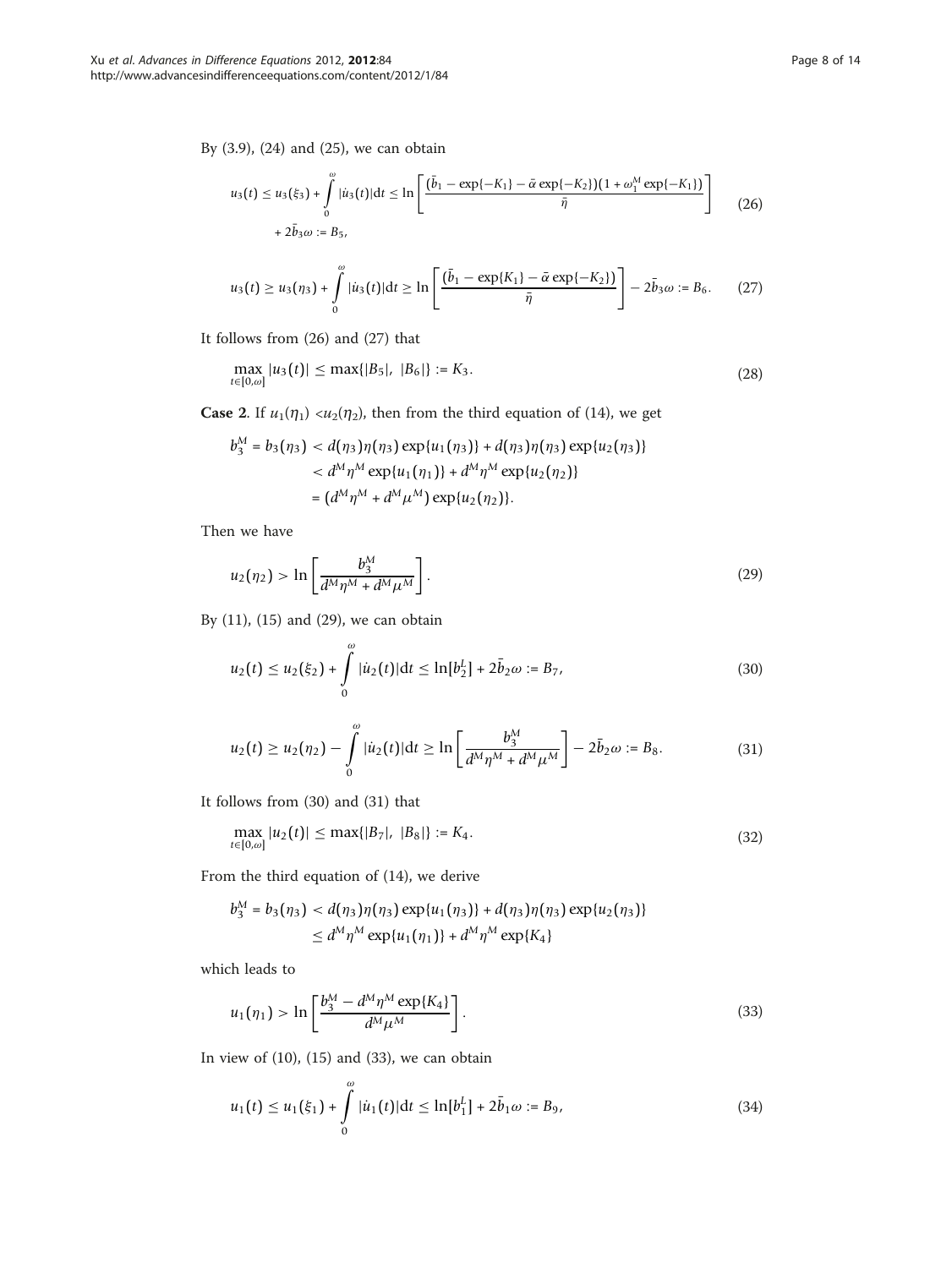$$
u_1(t) \ge u_1(\eta_1) - \int_0^{\omega} |\dot{u}_1(t)| dt \ge \ln \left[ \frac{b_3^M - d^M \eta^M \exp\{K_4\}}{d^M \mu^M} \right] - 2\bar{b}_1 \omega := B_{10}.
$$
 (35)

It follows from (34) and (35) that

$$
\max_{t \in [0,\omega]} |u_1(t)| \le \max\{|B_9|, |B_{10}|\} := K_5. \tag{36}
$$

From the first equation of (9), we get

$$
\int_{0}^{\omega} \left[ \exp\{-K_{5}\} + \alpha(t) \exp\{-K_{4}\} + \frac{\eta(t) \exp\{u_{3}(\xi_{3})\}}{1 + \omega_{1}^{M} \exp\{K_{5}\}} \right] dt < \bar{b}_{1} \omega,
$$
  

$$
\int_{0}^{\omega} \left[ \exp\{K_{5}\} + \alpha(t) \exp\{K_{4}\} + \eta(t) \exp\{u_{3}(\eta_{3})\} \right] dt > \bar{b}_{1} \omega.
$$

Then

$$
\exp\{-K_5\} + \bar{\alpha} \exp\{-K_4\} + \frac{\bar{\alpha} \exp\{u_3(\xi_3)\}}{1 + \omega_1^M \exp\{K_5\}} < \bar{b}_1
$$
  

$$
\exp\{K_5\} + \bar{\alpha} \exp\{K_4\} + \bar{\eta} \exp\{u_3(\eta_3)\} > \bar{b}_1.
$$

Therefore we have

$$
u_3(\xi_3) < \ln\left[\frac{(\bar{b}_1 - \exp\{-K_5\} - \bar{\alpha}\exp\{-K_4\})(1 + \omega_1^M \exp\{K_5\})}{\bar{\eta}}\right],\tag{37}
$$

*b*1,

$$
u_3(\eta_3) > \ln\left[\frac{\bar{b}_1 - \exp\{-K_5\} - \bar{\alpha} \exp\{-K_4\}}{\bar{\eta}}\right].
$$
 (38)

By (3.9), (37) and (38), we can obtain

$$
u_3(t) \le u_3(\xi_3) + \int_0^{\omega} |u_3(t)| dt \le \ln \left[ \frac{(\bar{b}_1 - \exp\{-K_5\} - \bar{\alpha} \exp\{-K_4\}) (1 + \omega_1^M \exp\{K_5\})}{\bar{\eta}} \right] \tag{39}
$$
  
+  $2\bar{b}_3\omega := B_{11}$ ,

$$
u_3(t) \ge u_3(\eta_3) - \int_0^{\omega} |\dot{u}_3(t)| dt \ge \ln\left[\frac{\bar{b}_1 - \exp\{-K_5\} - \bar{\alpha} \exp\{-K_4\}}{\bar{\eta}}\right] - 2\bar{b}_3\omega := B_{12}.
$$
 (40)

It follows from (39) and (40) that

$$
\max_{t \in [0,\omega]} |u_3(t)| \le \max\{|B_{11}|, |B_{12}|\} := K_6. \tag{41}
$$

Obviously,  $B_i(i = 1, 2, 3, ..., 12)$  are independent of  $\lambda \in (0, 1)$ . Take  $M = \max\{K_1, K_5\}$ +max{K<sub>2</sub>, K4}+ max{K<sub>3</sub>, K<sub>6</sub>} + K<sub>0</sub>, where K<sub>0</sub> is taken sufficiently large such that every solution  $(\tilde{u}_1, \tilde{u}_2, \tilde{u}_3)^T \in R^3$  of the following algebraic equations

$$
\begin{cases}\n\bar{b}_1 - \exp\{u_1\} - \bar{\alpha} \exp\{u_2\} - \frac{1}{\omega} \int_0^{\omega} \frac{\eta(t) \exp\{u_3(t)\}}{1 + \omega_1(t) \exp\{u_1(t)\}} dt = 0, \\
\bar{b}_2 - \bar{\beta} \exp\{u_1\} - \exp\{u_2\} - \frac{1}{\omega} \int_0^{\omega} \frac{\mu(t) \exp\{u_3(t)\}}{1 + \omega_2(t) \exp\{u_2(t)\}} dt = 0, \\
-\bar{b}_3 + \frac{1}{\omega} \int_0^{\omega} \frac{d(t) \eta(t) \exp\{u_1(t)\}}{1 + \omega_1(t) \exp\{u_1(t)\}} dt + \frac{1}{\omega} \int_0^{\omega} \frac{d(t) \mu(t) \exp\{u_2(t)\}}{1 + \omega_2(t) \exp\{u_2(t)\}} dt = 0.\n\end{cases} \tag{42}
$$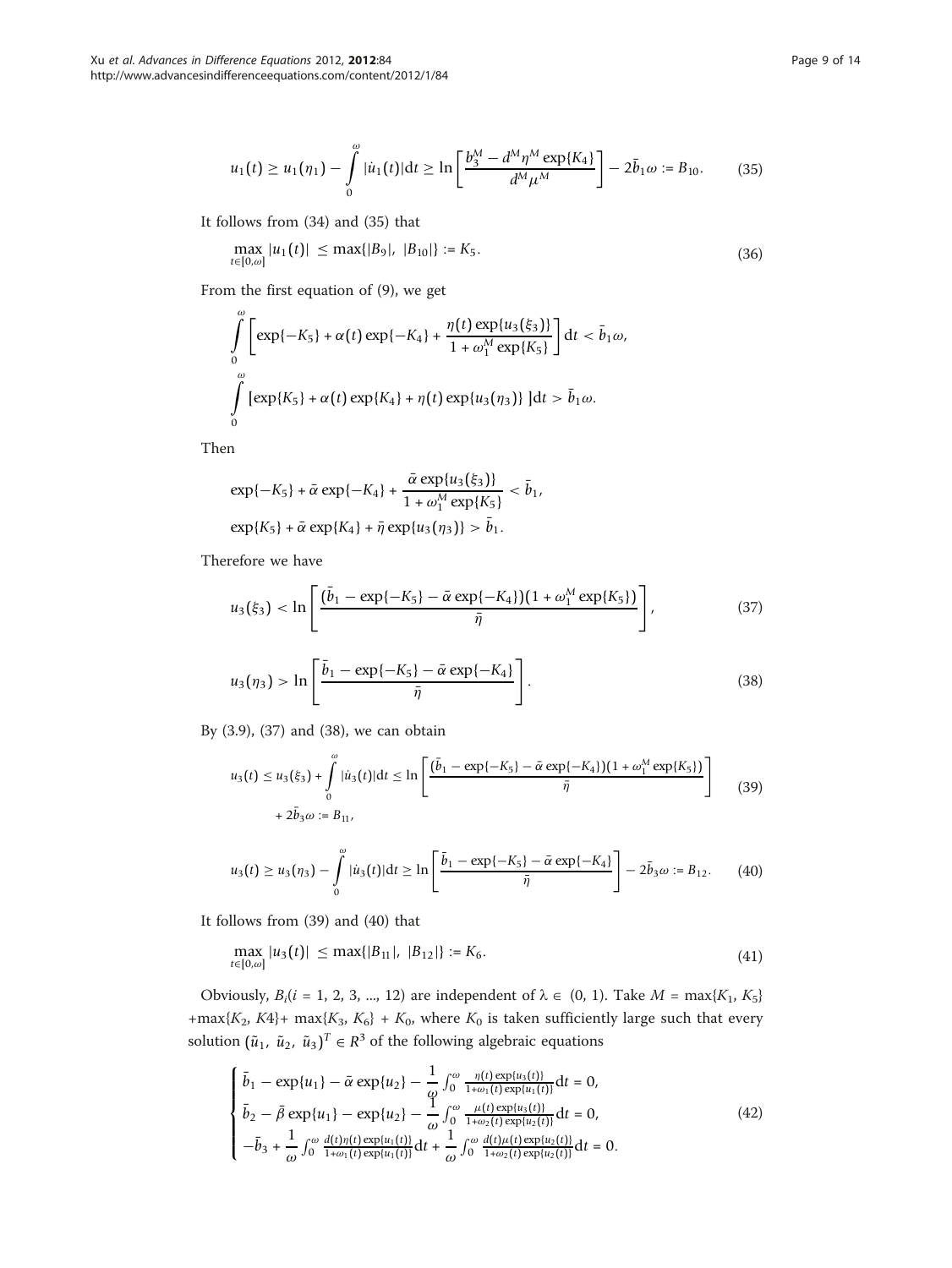satisfies  $\max_{t \in [0,\omega]} |\tilde{u}_1| + \max_{t \in [0,\omega]} |\tilde{u}_2| + \max_{t \in [0,\omega]} |\tilde{u}_2| < K_0$  (if it exists).

Let  $\Omega := \{u = \{u(t)\}\in X : ||u|| < M\}$ , then it is easy to see that is an open, bounded set in X and verifies requirement (a) of Lemma 1. When  $(u_1(t), u_2(t), u_3(t))^T \in \partial \Omega$  ∩ KerL =  $\partial\Omega \cap R^3$ ,  $u = \{(u_1, u_2, u_3)^T\}$  is a constant vector in  $R^3$  with  $||u|| = ||(u_1(t), u_2(t), u_3(t))||$  $|u_3(t)|^T$  || = max $_{t\in [0,\omega]}$  |u<sub>1</sub>(t)| + max $_{t\in [0,\omega]}$  |u<sub>2</sub>(t)| + max $_{t\in [0,\omega]}$  |u<sub>3</sub>(t)| = M. Then we have

$$
QNu = \begin{pmatrix} \bar{b}_1 - \exp\{u_1\} - \bar{\alpha} \exp\{u_2\} - \frac{1}{\omega} \int_0^{\omega} \frac{\eta(t) \exp\{u_3(t)\}}{1 + \omega_1(t) \exp\{u_1(t)\}} dt \\ \bar{b}_2 - \bar{\beta} \exp\{u_1\} - \exp\{u_2\} - \frac{1}{\omega} \int_0^{\omega} \frac{\eta(t) \exp\{u_3(t)\}}{1 + \omega_2(t) \exp\{u_2(t)\}} dt \\ -\bar{b}_3 + \frac{1}{\omega} \int_0^{\omega} \frac{d(t)\mu(t) \exp\{u_1(t)\}}{1 + \omega_1(t) \exp\{u_1(t)\}} dt + \frac{1}{\omega} \int_0^{\omega} \frac{d(t)\mu(t) \exp\{u_2(t)\}}{1 + \omega_2(t) \exp\{u_2(t)\}} dt \end{pmatrix} \neq \begin{pmatrix} 0 \\ 0 \\ 0 \end{pmatrix}.
$$
 (43)

Now, the only thing left is to verify that condition (b) in Theorem 2.1 is satisfied. To do this, we define

 $\varphi$  : Dom $X \times [0, 1] \rightarrow X$  by

$$
\phi(u_1, u_2, u_3, v) = \begin{pmatrix} \bar{b}_1 - \frac{1}{\omega} \int_0^{\omega} \frac{\eta(t) \exp\{u_3(t)\}}{1 + w_1(t) \exp\{u_1(t)\}} dt \\ \bar{b}_2 - \bar{\beta} \exp\{u_2\} \\ -\bar{b}_3 + \frac{1}{\omega} \int_0^{\omega} \frac{d(t) \eta(t) \exp\{u_1(t)\}}{1 + w_1(t) \exp\{u_1(t)\}} dt \end{pmatrix} + v \begin{pmatrix} -\exp\{u_1\} - \bar{\alpha} \exp\{u_2\} \\ -\frac{1}{\omega} \int_0^{\omega} \frac{\eta(t) \exp\{u_3(t)\}}{1 + w_2(t) \exp\{u_2(t)\}} dt \\ \frac{1}{\omega} \int_0^{\omega} \frac{d(t) \mu(t) \exp\{u_2(t)\}}{1 + w_2(t) \exp\{u_2(t)\}} dt \end{pmatrix},
$$

where  $v \in [0, 1]$  is a parameter. Due to the homotopy invariance theorem of topology degree and taking  $J = I : \text{Im}Q \to \text{Ker}L$ ,  $(u_1, u_2, u_3)^T \to (u_1, u_2, u_3)^T$ , we have

$$
\begin{split}\n\deg \left\{ JQN(u_{1}, u_{2}, u_{3})^{T}; \Omega \cap \text{Ker}L; 0 \right\} \\
&= \deg \left\{ QN(u_{1}, u_{2}, u_{3})^{T}; \Omega \cap \text{Ker}L; 0 \right\} \\
&= sign \{ \det \begin{pmatrix} \frac{1}{\omega} \int_{0}^{\omega} \frac{\eta(t) \exp\{u_{1} + u_{3}\}}{[1 + \omega_{1}(t) \exp\{u_{1}(t)\}]^{2}} dt & 0 & -\frac{1}{\omega} \int_{0}^{\omega} \frac{\eta(t) \exp\{u_{3}(t)\}}{1 + \omega_{1}(t) \exp\{u_{1}(t)\}} dt \right) \\
&= sign \{ \det \begin{pmatrix} \frac{1}{\omega} \int_{0}^{\omega} \frac{\eta(t) \exp\{u_{1}\}}{[1 + \omega_{1}(t) \exp\{u_{1}(t)\}]^{2}} dt & 0 & -\exp\{u_{2}\} & 0 \\
\frac{1}{\omega} \int_{0}^{\omega} \frac{\eta(t) \exp\{u_{3}(t)\}}{[1 + \omega_{1}(t) \exp\{u_{1}(t)\}]^{2}} dt & 0 & 0\n\end{pmatrix} \\
&= -sign \begin{bmatrix} \frac{1}{\omega} \int_{0}^{\omega} \frac{\eta(t) \exp\{u_{3}(t)\}}{1 + \omega_{1}(t) \exp\{u_{1}(t)\}} dt \end{bmatrix} \begin{bmatrix} \frac{1}{\omega} \int_{0}^{\omega} \frac{\eta(t) \exp\{u_{1}\}}{[1 + \omega_{1}(t) \exp\{u_{1}(t)\}]^{2}} dt \end{bmatrix} exp\{u_{2}\} = -1 \neq 0.\n\end{split}
$$

This proves that condition (b) in Lemma 1 is satisfied. By now, we have proved that verifies all requirements of Lemma 1, then it follows that Lu = Nu has at least one solution  $(u_1(t), u_2(t), u_3(t))^T$  in  $\text{Dom } L \cap \overline{\Omega}$ , that is to say, (5) has at least one  $\omega$  periodic solution in  $\text{Dom}L \cap \overline{\Omega}$ . Then we know that  $(x_1(t), x_2(t), y(t))^T = (\exp\{u_1(t)\}, \exp\{u_2(t)\},$  $\exp\{u_3(t)\}\$ <sup>T</sup> is an  $\omega$  periodic solution of system (2)-(3) with strictly positive components. Hence the proof.

#### Uniqueness and global attractivity

We now process to the discussion on the global attractivity of the positive  $\omega$ -periodic solution  $(x_1, x_2, x_3)^T$  in Theorem 1. It is immediate that if  $(x_1, x_2, x_3)^T$  is globally attractive, then it is in fact unique.

**Lemma 3.** Let  $\varepsilon$  be an arbitrary small positive constant and  $(x_1(t), x_2(t), x_3(t))^T$  be any positive solution of system (2)-(3). If the following condition

(H4) 
$$
b_3 > \frac{d^M \eta^M M_1}{1 + \omega_1^L} + \frac{d^M \mu^M M_2}{1 + \omega_2^L M_2}
$$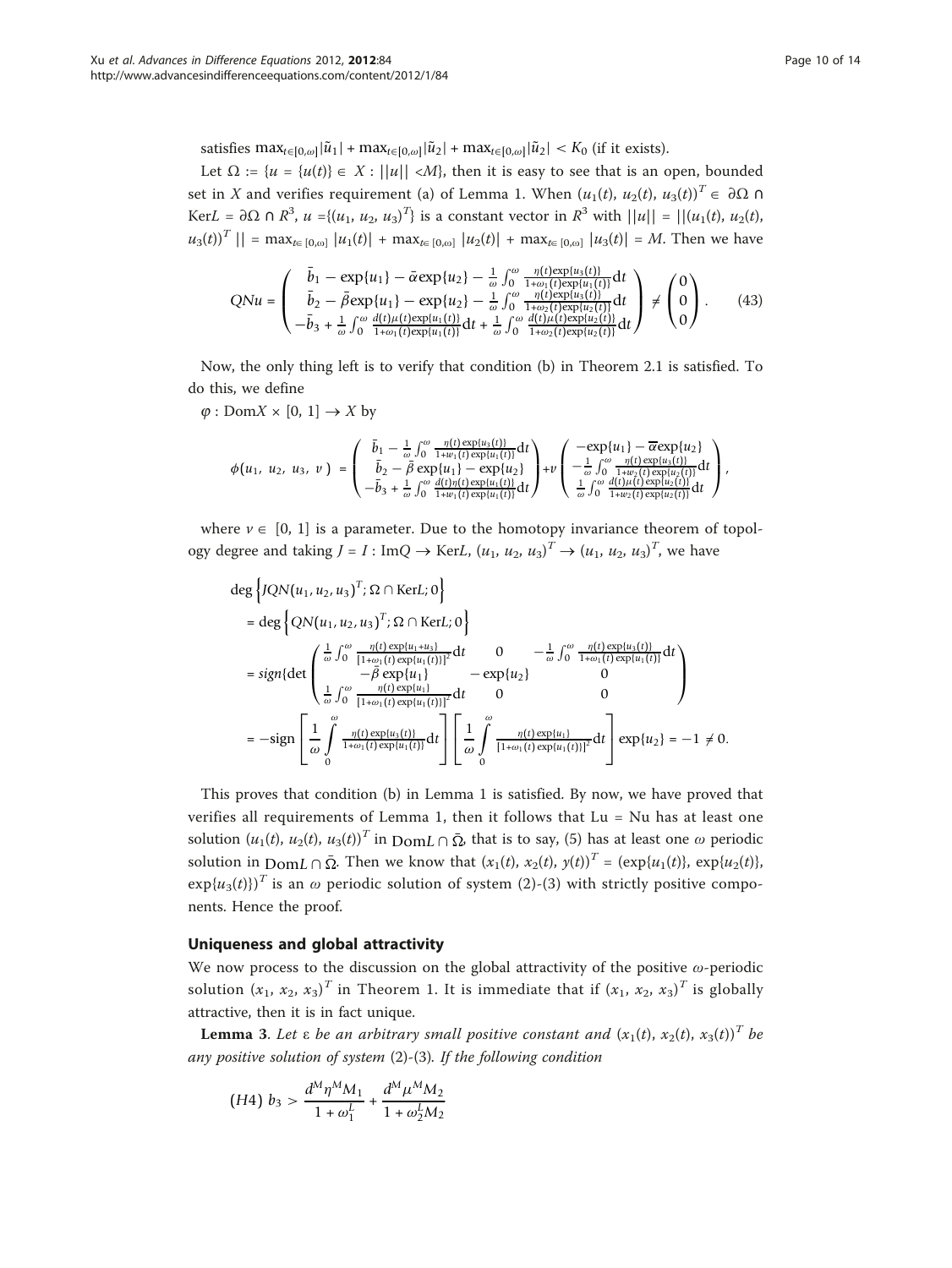holds, then exists a positive constant  $t_0$  such that

$$
0 < x_1 < M_1, 0 < x_2 < M_2, 0 < z < M_3 \quad \text{for } t > t_0,
$$

where

$$
M_1 > M_1^* = b_1^M + \varepsilon, M_2 > b_2^M + \varepsilon, M_3 > \varphi_3(0) + \varepsilon.
$$

**Proof.** From the first equation of (2), we obtain

$$
\dot{x}_1(t) = x_1(t) \left[ b_1(t) - x_1(t) - \alpha(t) x_2(t) - \frac{\eta(t) z(t)}{1 + \omega_1(t) x_1(t)} \right]
$$
  
 
$$
\leq x_1(t) (b_1(t) - x_1(t)).
$$

Then for arbitrary small positive constant  $\varepsilon$ , there exists a  $T_1 > 0$  such that for  $t \geq T_1$ , there has

$$
x_1(t) \le b_1^M + \varepsilon. \tag{44}
$$

From the second equation of (2), we obtain

$$
\dot{x}_2(t) = x_2(t) \left[ b_2(t) - \beta(t) x_1(t) - x_2(t) - \frac{\mu(t) z(t)}{1 + \omega_2(t) x_2(t)} \right]
$$
  
 
$$
\leq x_2(t) (b_2(t) - x_2(t)).
$$

Then for arbitrary small positive constant  $\varepsilon$ , there exists a  $T_2 > 0$  such that for  $t \geq$  $T_2$ , there has

$$
x_2(t) \le b_2^M + \varepsilon. \tag{45}
$$

Since both functions  $\frac{d\eta x_1}{1+\omega_1 x_1}$  and  $\frac{d\eta x_2}{1+\omega_2 x_2}$  are increasing functions with respect to  $x_1$  and  $x_2$ , respectively, from the third equation of (2), we get

$$
\dot{z}(t) = z(t) \left[ -b_3(t) + \frac{d(t)\eta(t)x_1(t)}{1 + \omega_1(t)x_1(t)} + \frac{d(t)\mu(t)x_2(t)}{1 + \omega_2(t)x_2(t)} \right]
$$
  

$$
\leq z(t) \left[ -b_3^L + \frac{d^M \eta^M M_1}{1 + \omega_1^L M_1} + \frac{d^M \mu^M M_2}{1 + \omega_2 M_2} \right].
$$

Under the assumption (H4), we know that  $z(t)$  is a decreasing function with respect to *t*, Then for arbitrary small positive constant  $\varepsilon$ , there exists a  $T_3 > 0$  such that for  $t \ge$  $T_3$ , there has

$$
z(t) \le \varphi_3(0) + \varepsilon. \tag{46}
$$

**Definition 1.** A positive bounded solution  $(x_1(t), x_2(t), z(t))$  of system (2)-(3) is said to globally attractive, if for any other positive solution  $(x_1^*(t),\ x_2^*(t),\ z^*(t))$ of system (2)-(3), we have  $\lim_{t \to +\infty} |x_i(t) - x_i^*(t)| = 0$ ,  $\lim_{t \to +\infty} |z(t) - z^*(t)| = 0$ , *i* = 1, 2.

**Definition 2.** [[26](#page-13-0)]Let f be a nonnegative function defined on  $[0, +\infty)$  such that f is integrable on  $[0, +\infty)$  and is uniformly continuous on  $[0, +\infty)$ , then  $\lim_{t\to+\infty} f(t) = 0$ .

**Theorem 2.** Let  $\sigma_1$ ,  $\sigma_2$  and  $\sigma_3$  are defined by (49), (50) and (51), respectively. In addition to (H1)-(H4), if there exist positive constants  $\theta_i$ (i = 1, 2, 3) and  $\delta$  such that  $\delta$ = min{ $\rho_1$ ,  $\rho_2$ ,  $\rho_3$ } >0, then system (2)-(1.3) has a unique positive  $\omega$ -periodic solution which is globally attractive.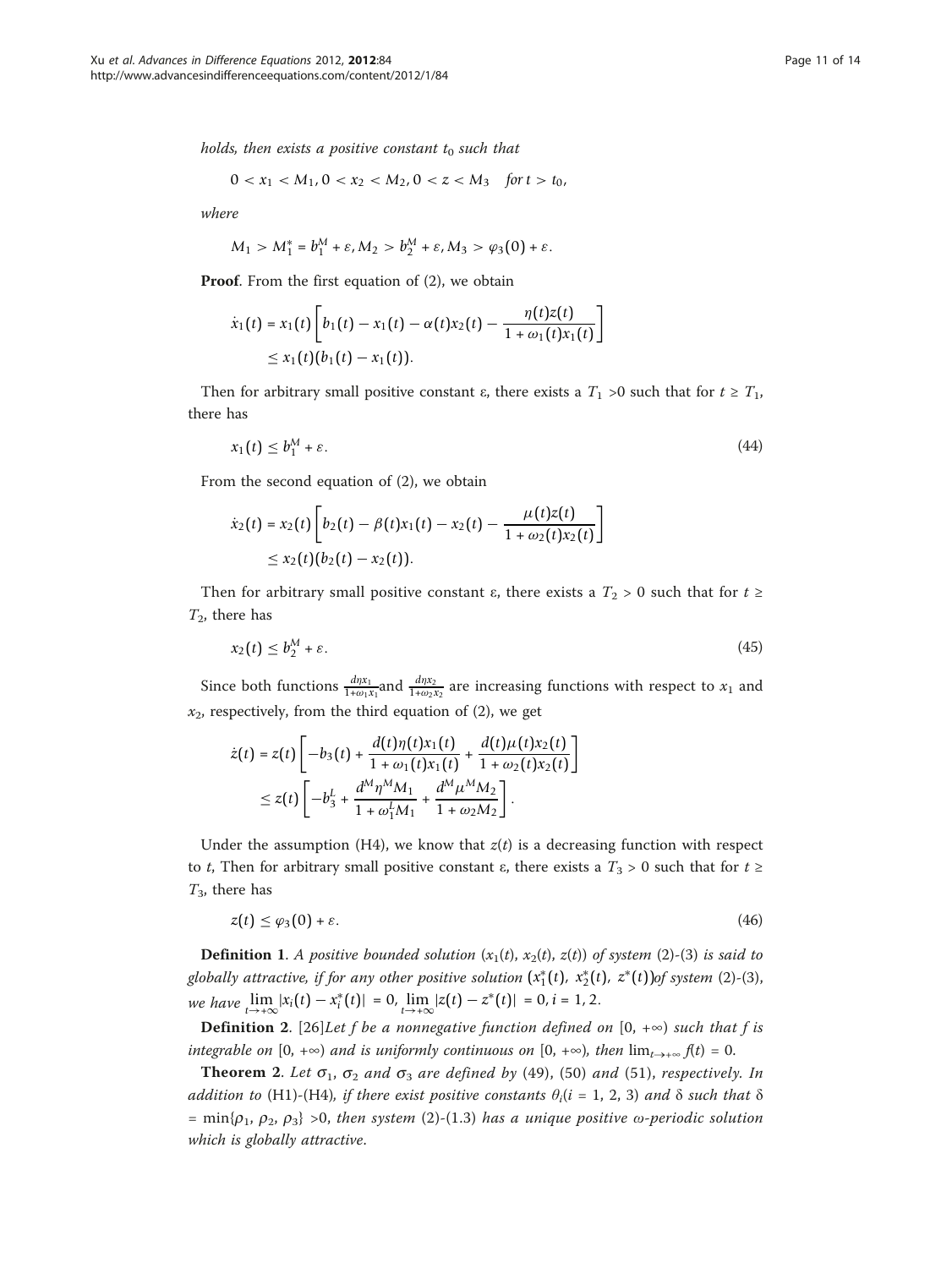Proof. Due to the conclusion in Lemma 3, we need only to show that the attractivity of the positive periodic solution of (2)-(3). Let  $x^*(t) = (x_1^*(t), x_2^*(t), z^*(t))^T$  be a positive  $\omega$ -periodic solution of (2)-(3), and  $x(t)=(x_1(t), x_2(t), z(t))^T$  be any positive solution of system (2)-(3). It follows from Lemma 3 that there exist positive constants T and  $M_i$ (see Lemma 3) such that for all  $t \geq T$ ,

$$
0 < x_1(t) < M_1, \quad 0 < x_2(t) < M_2, \quad 0 < z(t) < M_3.
$$

We consider the following Lyapunov functional:

$$
V(t) = \sum_{i=1}^{2} \theta_i |\ln x_i(t) - \ln x_i^*(t)| + \theta_3 |\ln z(t) - \ln z^*(t)|. \tag{47}
$$

Calculating the upper right derivative  $D^+V(t)$  of  $V(t)$  along the solution of (2), we have

$$
D^{+}V(t) = \sum_{i=1}^{2} \theta_{i} \left[ \frac{\dot{x}_{i}(t)}{x_{i}(t)} - \frac{\dot{x}_{i}^{*}(t)}{x_{i}^{*}(t)} \right] \operatorname{sgn}(x_{i}(t) - x_{i}^{*}(t)) + \theta_{3} \left[ \frac{\dot{z}(t)}{z(t)} - \frac{\dot{z}^{*}(t)}{z^{*}(t)} \right] \operatorname{sgn}(z(t) - z^{*}(t))
$$
\n
$$
= \theta_{1} \operatorname{sgn}(x_{1}(t) - x_{1}^{*}(t)) \left[ -(x_{1}(t) - x_{1}^{*}(t)) - \alpha(t)(x_{2}(t) - x_{2}^{*}(t)) - \frac{\eta(t)z(t)}{1 + \omega_{1}(t)x_{1}(t)} \right] + \theta_{2} \operatorname{sgn}(x_{2}(t) - x_{2}^{*}(t)) \left[ -\beta(t)(x_{1}(t) - x_{1}^{*}(t)) - \frac{\mu(t)z(t)}{1 + \omega_{2}(t)x_{2}(t)} \right] + \theta_{2} \operatorname{sgn}(x_{2}(t) - x_{2}^{*}(t)) \left[ -\beta(t)(x_{1}(t) - x_{1}^{*}(t)) - \frac{\mu(t)z(t)}{1 + \omega_{2}(t)x_{2}(t)} \right] + \theta_{3} (z(t) - z^{*}(t)) \left[ \frac{d(t)\eta(t)x_{1}(t)}{1 + \omega_{1}(t)x_{1}(t)} - \frac{d(t)\eta(t)x_{1}^{*}(t)}{1 + \omega_{1}(t)x_{1}^{*}(t)} + \frac{d(t)\mu(t)x_{2}(t)}{1 + \omega_{2}(t)x_{2}(t)} - \frac{d(t)\mu(t)x_{2}^{*}(t)}{1 + \omega_{2}(t)x_{2}^{*}(t)} \right] \tag{48}
$$
\n
$$
\leq -\theta_{1}|x_{1}(t) - x_{1}^{*}(t)| + \theta_{1}\alpha^{M} |x_{2}(t) - x_{2}^{*}(t)| + \theta_{1}\eta^{M} \omega_{1}^{M} |x_{2}(t) - z^{*}(t)| + \theta_{2}\mu^{M} \omega_{1}^{M} |x_{2}(t) - z^{*}(t)| + \theta_{2}\mu^{M} \omega_{2}^{M} |x_{2}(t) - z^{*}(t)| - \theta_{2}\mu^{M} |z(t) - z^{*
$$

where

$$
\sigma_1 = \theta_1 \eta^M \omega_1^M M_3 + \theta_2 \beta^M + \theta_2 d^M \eta^M - \theta_1,\tag{49}
$$

$$
\sigma_2 = \theta_1 \alpha^M + \theta_2 \mu^M \omega_2^M M_3 + \theta_3 d^M \mu^M - \theta_2,\tag{50}
$$

$$
\sigma_3 = \theta_1 \eta^M \omega_1^M M_1 + \theta_2 \eta^M \omega_2^M M_2 + \theta_2 \mu^M. \tag{51}
$$

An integration of  $(48)$  over  $[T, t]$ , we obtain that

$$
\delta \int\limits_T^t \left[ \sum\limits_{i=1}^2 |x_i(s) - x_i^*(s)| + |z(s) - z^*(s)| \right] ds \le V(T) - V(t) \text{ for } t \ge T,
$$

which implies

$$
\int_{T}^{t} \left[ \sum_{i=1}^{2} |x_{i}(s) - x_{i}^{*}(s)| + |z(s) - z^{*}(s)| \right] ds \leq \frac{V(T)}{\delta} < +\infty.
$$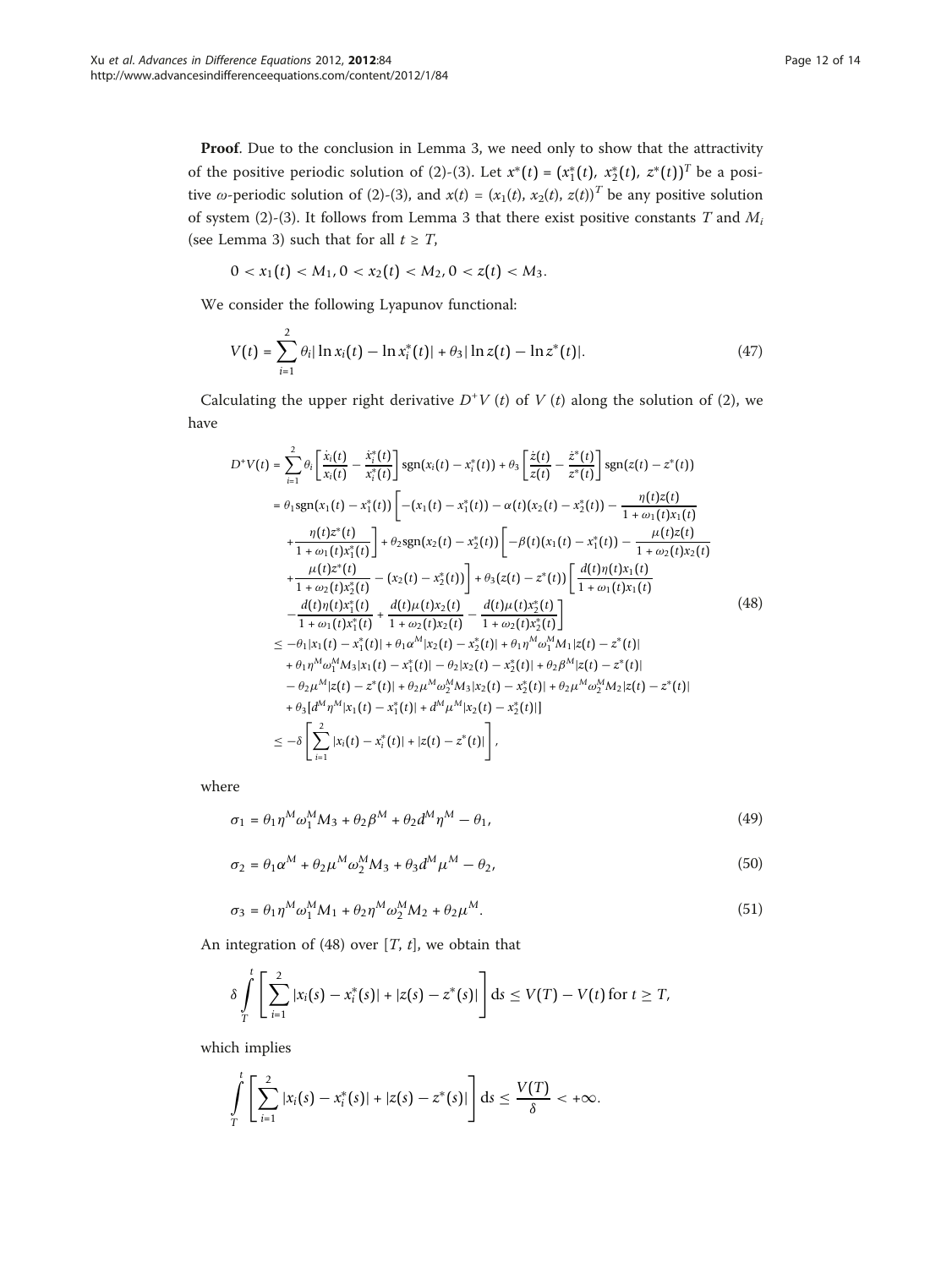<span id="page-12-0"></span>Then it follows from Definition 2 that

$$
\lim_{t\to+\infty}|x_i(t)-x_i^*(t)|=0, \lim_{t\to+\infty}|z(t)-z^*(t)|=0, \ (i=1,2),
$$

which implies that the  $\omega$ -periodic solution of system (2)-(3) is globally attractive. This completes the proof of Theorem 2.

#### Acknowledgements

This work is supported by National Natural Science Foundation of China (No.10961008), Soft Science and Technology Program of Guizhou Province (No.2011LKC2030), Natural Science and Technology Foundation of Guizhou Province (J [2012]2100) and Doctoral Foundation of Guizhou University of Finance and Economics (2010) and Governor Foundation of Guizhou Province (2012).

#### Author details

<sup>1</sup>Guizhou Key Laboratory of Economics System Simulation, School of Mathematics and Statistics, Guizhou University of Finance and Economics, Guiyang 550004, People's Republic of China <sup>2</sup>Department of Mathematics and Statistics, Henan University of Science and Technology, Luoyang 471003, People's Republic of China <sup>3</sup>Department of Mathematics and Physics, Guilin University of Technology, Guilin 541004, People's Republic of China

#### Authors' contributions

The authors indicated in parentheses made substantial contributions to the following tasks of research: Drafting the manuscript(Y.F.S); Participating in design of the manuscript(Y.F.S, P.L.L.); Writing and revision of the paper(C.J.X, P.L.L.).

#### Competing interests

The authors declare that they have no competing interests.

#### Received: 20 December 2011 Accepted: 20 June 2012 Published: 20 June 2012

#### References

- 1. Holling, CS: The components of predation as revealed by a study of smal manmmal predation of the European pine sawfly. Can Entomol. 91, 293–320 (1959). doi:10.4039/Ent91293-5
- 2. Liu, XN, Chen, LS: Complex dynamics of Holling type II Lotka-Volterra predator-prey system with impulsive perturbation on the predator. Chaos, Solitons Fractals. 16, 311–320 (2004)
- 3. Song, XY, Li, YF: Dynamic behaviors of the periodic predator-prey model with modified Leslie-Gower Holling-type II schemes and impulsive effect. Nonlinear Anal Real World Appl. 9, 64–79 (2008). doi:10.1016/j.nonrwa.2006.09.004
- 4. Liu, QM, Xu, R: Periodic solutions for a delayed one-predator and two-prey system with Holling type-II functional response. Ann Diff Eqs. 21, 14–28 (2005)
- 5. Agiza, HN, ELabbasy, EM, EL-Metwally, H, Elsadany, AA: Chaotic dynamics of a discrete preypredator model with Holling type II. Nonlinear Anal Real World Appl. 10, 116–129 (2009). doi:10.1016/j.nonrwa.2007.08.029
- 6. Pei, YZ, Chen, LS, Zhang, QR, Li, CG[: Extinction and permanence of one-prey multi-predators of Holling type II function](http://www.ncbi.nlm.nih.gov/pubmed/15935168?dopt=Abstract) [response system with impulsive biological control.](http://www.ncbi.nlm.nih.gov/pubmed/15935168?dopt=Abstract) J Theor Biol. 235, 495–503 (2005). doi:10.1016/j.jtbi.2005.02.003
- 7. Apreutesei, N, Dimitriu, G: On a prey-predator reaction-diffusion system with Holling type III functional response. J Comput Appl Math. 235, 366–379 (2010). doi:10.1016/j.cam.2010.05.040
- 8. Baek, H: A food chain system with Holling type IV functional response and impulsive perturbations. Comput Math Appl. 60, 1152–1163 (2010). doi:10.1016/j.camwa.2010.05.039
- 9. Xu, R, Chaplain, MAJ, Davidson, FA: Periodic solutions for a predator-prey model with Hollingtype functional response and time delays. Appl Math Comput. 161, 637–654 (2005). doi:10.1016/j.amc.2003.12.054
- 10. Chen, FD, Shi, JL: On a delayed nonautonomous ratio-dependent predator-prey model with Holling type functional response and diffusion. Appl Math Comput. 192, 358–369 (2007). doi:10.1016/j.amc.2007.03.012
- 11. Gaines, RE, Mawhin, JL: Coincidence Degree and Nonlinear Differential Equations. Springer, Berlin (1997)
- 12. Ko, W, Ryu, K: Qualitative analysis of a predator-prey model with Holling type II functional response incorporating a prey refuge. J Diff Equ. 231, 534–550 (2006). doi:10.1016/j.jde.2006.08.001
- 13. Li, WT, Fan, YH: Existence and global attractivity of positive periodic solutions for the impulsive delay Nicholsons blowflies model. J Comput Appl Math. 201, 55–68 (2007). doi:10.1016/j.cam.2006.02.001
- 14. Liu, ZJ, Zhong, SM, Liu, XY: Permanence and periodic solutions for an impulsive reaction-diffusion food-chain system with holling type III functional response. J Franklin Inst. 348, 277–299 (2011). doi:10.1016/j.jfranklin.2010.11.007
- 15. Nindjin, AF, Aziz-Alaoui, MA, Cadivel, M: Analysis of a predator-prey model with modified Leslie-Gower and Holling-type II schemes with time delay. Nonlinear Anal Real World Appl. 7, 1104–1118 (2006). doi:10.1016/j.nonrwa.2005.10.003
- 16. Su, H, Dai, BX, Chen, YM, Li, KW: Dynamic complexities of a predator-prey model with generalized Holling type III functional response and impulsive effects. Comput Math Appl. 56, 1715–1725 (2008). doi:10.1016/j.camwa.2008.04.001
- 17. Zhang, ZQ: Existence and global attractivity of positive periodic solution for a Volterra model with mutual interference and Beddington-DeAngelis functional response. Appl Math Comput. 217, 5830–5837 (2011). doi:10.1016/j. amc.2010.12.065
- 18. Zhu, YL, Wang, K: Existence and global attractivity of positive periodic solutions for a predator-prey model with modified Leslie-Gower Holling-type II schemes. J Math Anal Appl. doi:10.1016/j.jmaa.2011.05.081
- 19. Song, XY, Li, YF: Dynamical complexities of a Holling II two-prey one predator system with impulsive effect. Chaos Solitons Fractals. 33, 463–478 (2007). doi:10.1016/j.chaos.2006.01.019